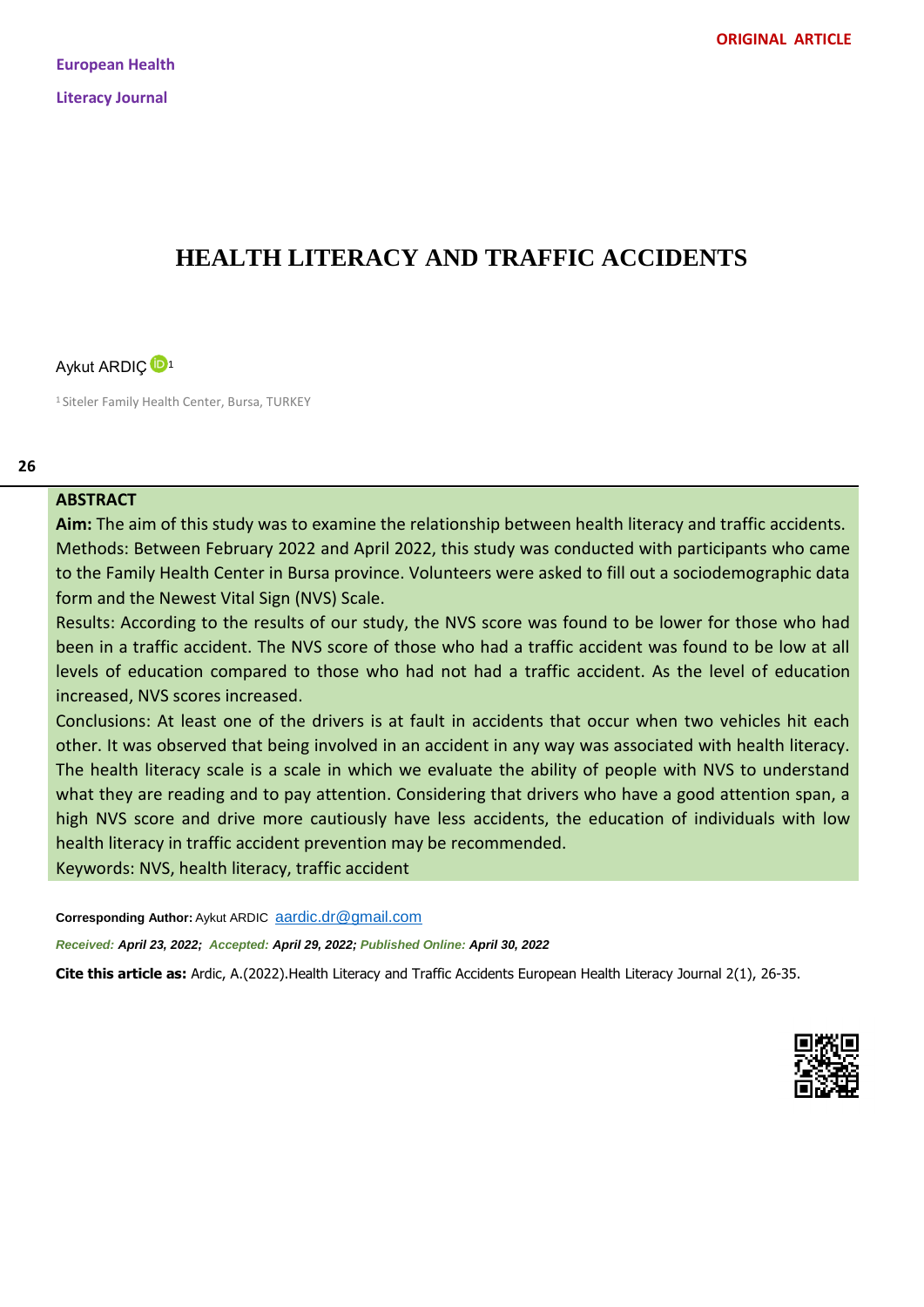# **Introduction**

Health literacy is the proficiency of social and cognitive abilities that enable people to access, understand, interpret and use necessary information that will allow them to make decisions and turn the decisions they make into actions to improve their quality of life, maintain quality of life and protect themselves from diseases (1-3). In the Health Promotion Dictionary published by the General Directorate of Basic Health Services of the Ministry of Health: "It represents the cognitive and social skills that determine the ability and motivation of individuals to access, understand and use information in a way that promotes and maintains good health. Health literacy means achieving a level of knowledge, personal skills and confidence to take action to improve personal health and community health by changing personal lifestyle and living conditions. So, health literacy is more than just being able to read brochures and do what is told" (4). According to the World Health Organization, it has been defined as "the ability to access, understand and use information on the way to maintaining and improving an individual's good health status" (5).

About 1.3 million people die every year in the world due to traffic accidents on highways. About 93% of deaths occur in low- and middle-income countries. Close to 50 million people are injured and many of them remain disabled (6). In our country, 4866 people lost their lives in 983,808 accidents in 2020. 226,266 people were injured. According to the fault rates in accidents, 97% are of people at fault (driver 88.65%, pedestrian 6.93%, passenger 1.46%). Vehicle and road faults are 3% (7). The effect of the human factor in traffic accidents in our country is 97%, while in European countries it is about 50%. The development of behavior, knowledge and skills of a person who is fundamentally at fault in accidents comes to the fore in preventing accidents (8). Information processing and motor skills, as well as driver behavior, affect the result in adverse situations encountered in traffic (9).

There can be many reasons affecting traffic accidents. Insomnia and alcohol are the most well-known humancaused factors. In this study, the relationship between health literacy and traffic accidents were examined.

# **METHODS**

This descriptive study was conducted between February 2022 and April 2022 in the Yenişehir Family Health Center in Bursa province. The study was approved by the University of Medical Sciences, Bursa

Yuksek Ihtisas Training and Research Hospital Ethics Committee, dated 09.02.2022 2011-KAEK-25 2022/02- 16. Health literacy was assessed with the Newest Vital Sign (NVS) scale.

Sociodemographic information form included: gender, age, body mass index, marital status, education, occupation, income status, smoking status, alcohol use status, chronic disease history, total cost of traffic accidents in the last 5 years, in a traffic accident in the last 5 years, and how many times in a traffic accident.

The Latest Vital Signs Scale (NVS): NVS was developed by Weiss et al. (10). There are 6 questions related to an ice cream nutritional label on this scale and it takes an average of 3-6 minutes. The first four of these questions require calculation. The last two questions do not require numerical skills, but they test reading and understanding. The form measures literacy, calculation and comprehension skills. Each correct answer given by the participant is calculated as 1 point and the level of health literacy is determined according to the total score received. According to the sum of the scores: Total score is 0-1: Low health literacy, Total score is 2-3: Intermediate health literacy, Total score is 4-6: Adequate health literacy. Çiftçi et al. conducted the Turkish validity and reliability study (11).

## **Statistical Analysis**

In this study, we used descriptive statistical values such as number and related percentages for categorical data and median, minimum and maximum for discrete and continuous data, and the Latest Vital Signs Test NVS Scale to evaluate the demographic characteristics of the participants. Spearman's statistical analysis, Kruskal-Wallis test and Mann-Whitney U tests were used. SPSS program was used for statistical analysis (IBM Corp. Released 2016. IBM SPSS Statistics for Windows, Version 24.0. Armonk, NY: IBM Corp.) and the type I error performance was considered to be 5%.

# **RESULTS**

Of the 200 people who were given the sociodemographic data form for the study, 109 completed the form (response rate: 54.5%). The demographic characteristics of the participants are given in Table 1. Of the participants evaluated in the study, 82 (75.2%) were male and 27 (24.8%) were female (Table1).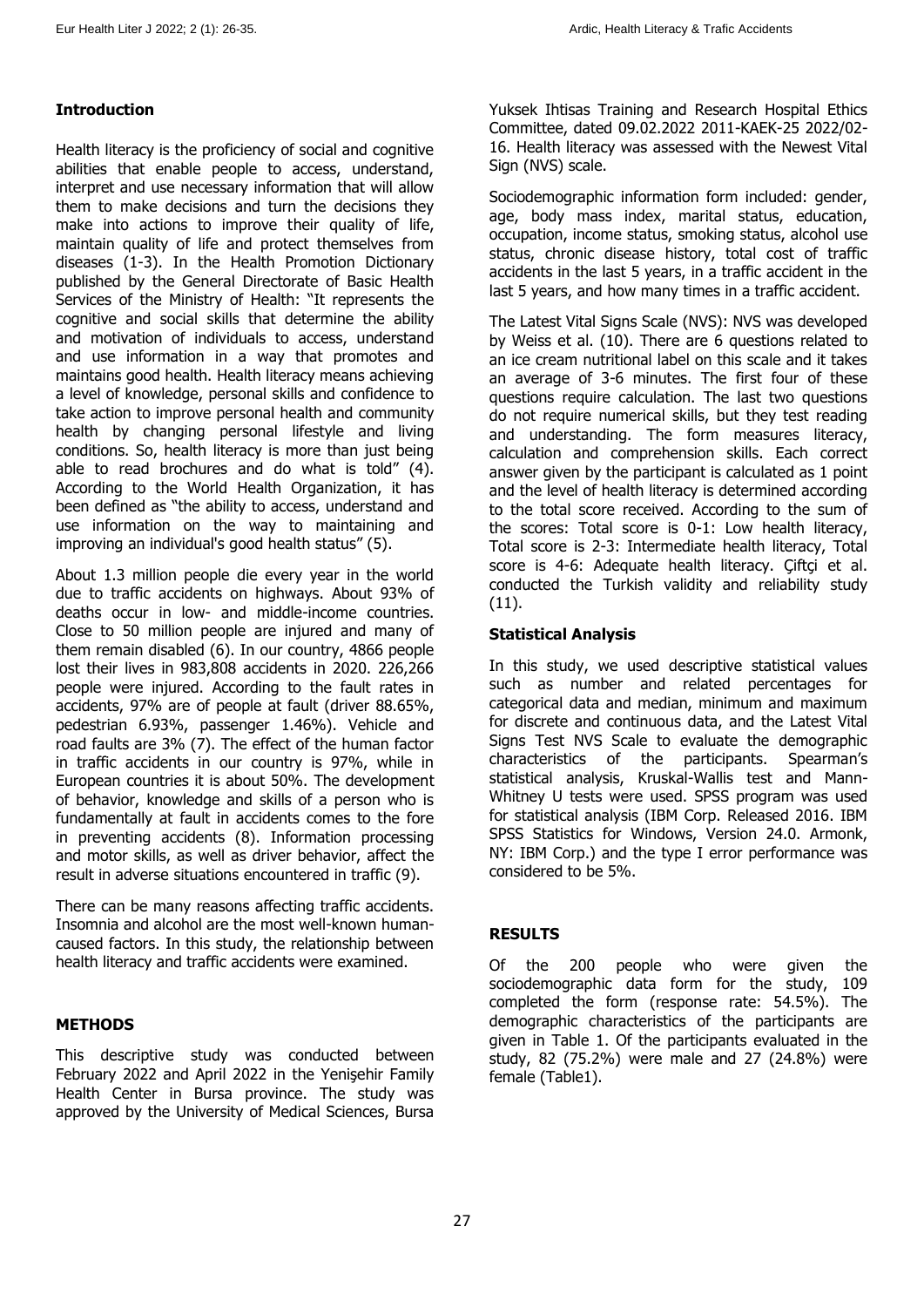# Table1. General Characteristics of the Participants

| Sex             | Female                         | Number                   | 27                |  |  |
|-----------------|--------------------------------|--------------------------|-------------------|--|--|
|                 |                                | $\%$                     | $24.\overline{8}$ |  |  |
|                 | Male                           | Number                   | 82                |  |  |
|                 |                                | $\%$                     | 75.2              |  |  |
| Age (years)     | $25 - 35$                      | Number                   | 26                |  |  |
|                 |                                | $\frac{0}{0}$            | 23.9              |  |  |
|                 | $36 - 45$                      | Number                   | 45                |  |  |
|                 |                                | $\frac{1}{2}$            | 41.3              |  |  |
|                 | $46 - 55$                      | Number                   | 19                |  |  |
|                 |                                | $\frac{1}{2}$            | 17.4              |  |  |
|                 | $56 - 65$                      | Number                   | 19                |  |  |
|                 |                                | $\frac{1}{2}$            | 17.4              |  |  |
| Body Mass Index | Median                         |                          | 25.8              |  |  |
|                 | Minimum                        | 17.09                    |                   |  |  |
|                 | Maximum                        |                          |                   |  |  |
| Marital Status  | Married                        | Number                   | 96                |  |  |
|                 |                                | $\frac{1}{2}$            | 88.1              |  |  |
|                 | Single                         | Number                   | $\overline{5}$    |  |  |
|                 |                                | $\overline{\frac{0}{6}}$ | 4.6               |  |  |
|                 | Divorced                       | Number                   | $\overline{8}$    |  |  |
|                 |                                | $\frac{1}{2}$            | 7.3               |  |  |
| Education       | Primary Education              | Number                   | $\overline{33}$   |  |  |
|                 |                                | $\%$                     | 30.3              |  |  |
|                 | <b>High School</b>             | Number                   | 30                |  |  |
|                 |                                | $\%$                     | 27.5              |  |  |
|                 | University                     | Number                   | 46                |  |  |
|                 |                                | $\%$                     | 42.2              |  |  |
| Occupation      | Housewife                      | Number                   | $\overline{5}$    |  |  |
|                 |                                | $\frac{0}{6}$            | 4.6               |  |  |
|                 | Farmer, Fader, Mushroom Grower | Number                   | $\overline{20}$   |  |  |
|                 |                                | $\frac{1}{2}$            | 18.3              |  |  |
|                 | Small Business                 | Number                   | 24                |  |  |
|                 |                                | $\frac{1}{2}$            | $\overline{22}$   |  |  |
|                 |                                |                          |                   |  |  |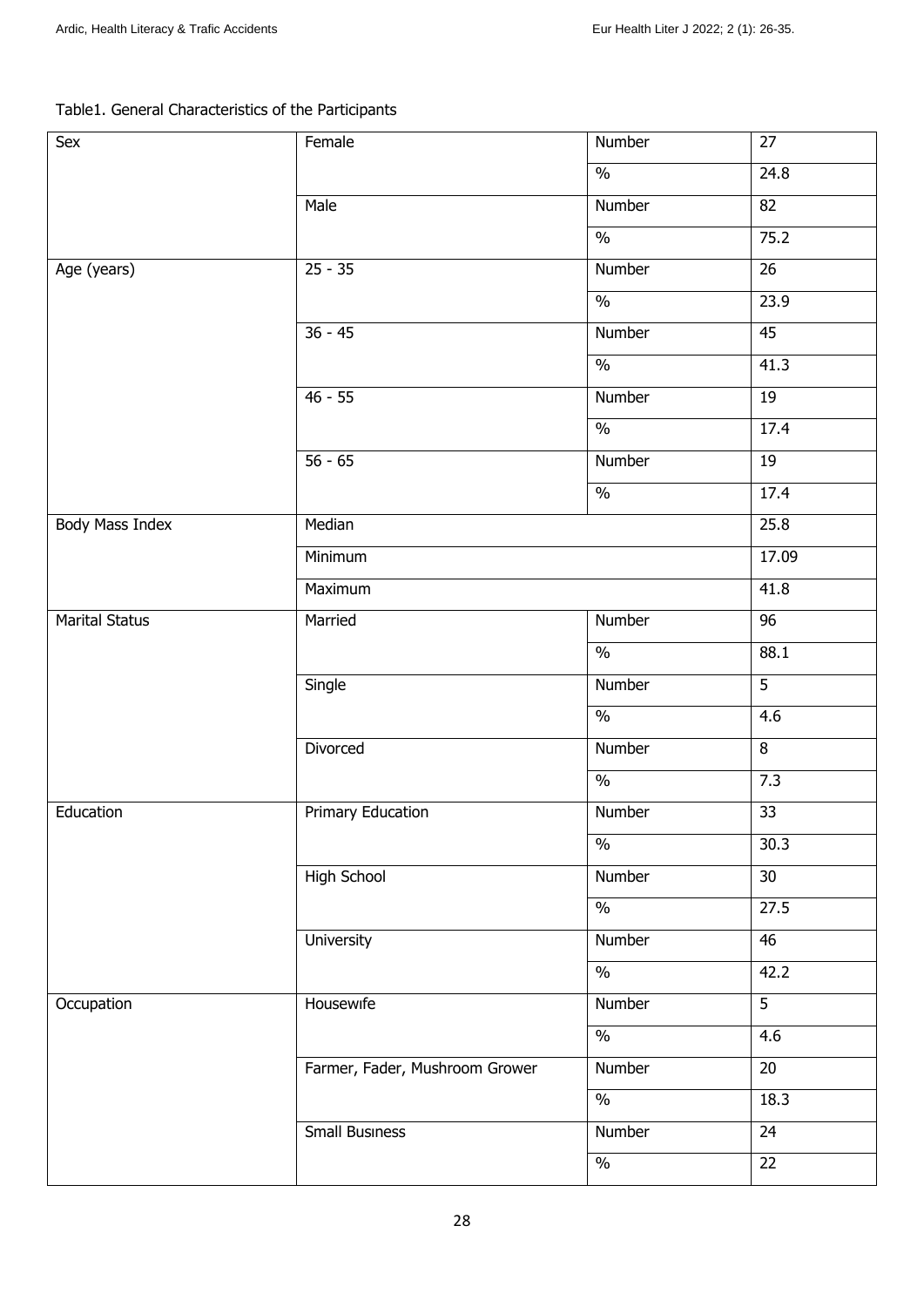|                                           |     |        | Officer  |                               | Number                   | 33              |
|-------------------------------------------|-----|--------|----------|-------------------------------|--------------------------|-----------------|
|                                           |     |        |          |                               | $\%$                     | 30.3            |
|                                           |     |        | Employee |                               | Number                   | $\overline{18}$ |
|                                           |     |        |          |                               | $\frac{0}{0}$            | 16.5            |
|                                           |     |        | Retıred  |                               | Number                   | $\overline{9}$  |
|                                           |     |        |          |                               | $\frac{0}{0}$            | 8.3             |
| Income                                    |     |        | Poor     |                               | Number                   | $\mathbf{1}$    |
|                                           |     |        |          |                               | $\frac{1}{2}$            | 0.9             |
|                                           |     |        | Medium   |                               | Number                   | 79              |
|                                           |     |        |          |                               | $\frac{1}{2}$            | 72.5            |
|                                           |     |        | Good     |                               | Number                   | 29              |
|                                           |     |        |          |                               | $\frac{1}{2}$            | 26.6            |
| Smoking                                   |     |        | Yes      |                               | Number                   | 42              |
|                                           |     |        |          |                               | $\frac{1}{2}$            | 38.5            |
|                                           |     |        |          |                               | Number                   | 67              |
|                                           |     |        |          |                               | $\frac{1}{2}$            | 61.5            |
| Alcohol                                   |     |        | Yes      |                               | Number                   | 8               |
|                                           |     |        |          |                               | $\frac{1}{2}$            | 7.3             |
|                                           |     |        | No       |                               | Number                   | 101             |
|                                           |     |        |          |                               | $\frac{0}{6}$            | 92.7            |
| Amount of Alcohol Consumed<br>(Cup/ Week) |     |        | Median   |                               |                          | 2.5             |
|                                           |     |        | Minimum  |                               |                          | $\overline{1}$  |
|                                           |     |        | Maximum  |                               |                          | $\overline{7}$  |
| Chronic<br><b>Disease</b>                 | Yes | Number | 21       | Hypertension                  | Number                   | 6               |
|                                           |     |        |          |                               | $\frac{0}{0}$            | 28.6            |
|                                           |     |        |          | Cardiovascular Disease        | Number                   | 6               |
|                                           |     |        |          |                               | $\frac{0}{0}$            | 28.6            |
|                                           |     | $\%$   | 19.3     | Hyperlipidemia                | Number                   | $\overline{4}$  |
|                                           |     |        |          |                               | $\overline{\frac{9}{0}}$ | 19              |
|                                           |     |        |          | <b>Diabetes Mellitus</b>      | Number                   | $\overline{2}$  |
|                                           |     |        |          |                               |                          | $\frac{0}{0}$   |
|                                           |     |        |          | Chronic Obstructive Pulmonary | Number                   | $\overline{3}$  |
|                                           |     |        |          | Disease                       | $\frac{1}{2}$            | 14.3            |
|                                           |     |        |          | Asthma                        | Number                   | $\mathbf{1}$    |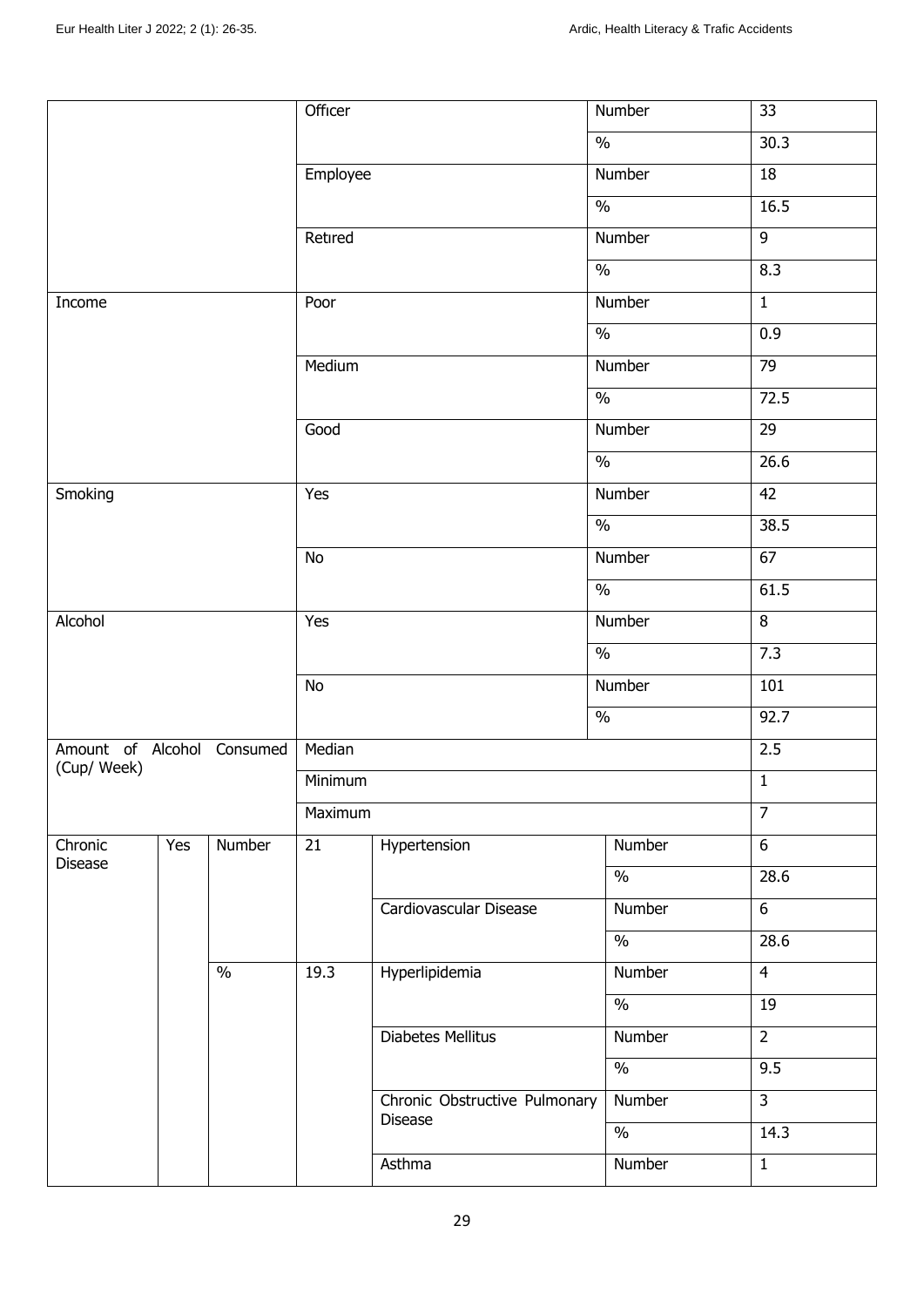|           |        |                 |                             | $\frac{0}{6}$            | $\overline{4.8}$ |
|-----------|--------|-----------------|-----------------------------|--------------------------|------------------|
|           |        |                 | Rheumatological Disease     | Number                   | $\overline{2}$   |
|           |        |                 |                             | $\frac{0}{6}$            | 9.5              |
|           |        |                 | Liver Disease               | Number                   | $\overline{2}$   |
|           |        |                 |                             | $\frac{1}{2}$            | 9.5              |
|           |        |                 | Cancer                      | Number                   | $\mathbf{1}$     |
|           |        |                 |                             | $\frac{1}{2}$            | $\overline{4.8}$ |
|           |        |                 | Benign Prostate Hypertrophy | Number                   | $\overline{2}$   |
|           |        |                 |                             | $\overline{\frac{0}{6}}$ | 9.5              |
|           |        |                 | Hashimato Throiditis        | Number                   | $\overline{2}$   |
|           |        |                 |                             | $\overline{\frac{0}{6}}$ | 9.5              |
|           |        |                 | Migraine                    | Number                   | $\mathbf{1}$     |
|           |        |                 |                             | $\frac{0}{6}$            | 4.8              |
|           |        |                 | Esophagitis                 | Number                   | $\mathbf{1}$     |
|           |        |                 |                             | $\frac{0}{6}$            | 4.8              |
|           |        |                 | <b>Stroke Paralysis</b>     | Number                   | $\overline{0}$   |
|           |        |                 |                             | $\overline{\frac{0}{6}}$ |                  |
|           |        |                 | <b>Psychiatric Illness</b>  | Number                   | $\pmb{0}$        |
|           |        |                 |                             | $\frac{0}{0}$            |                  |
| <b>No</b> | Number | $\overline{88}$ |                             |                          |                  |
|           | $\%$   | 80.7            |                             |                          |                  |

29 (26.6%) of the participants evaluated in the study had been in a traffic accident (Table2).

Table2. Participants' Traffic Accident Status

| <b>Traffic Accident</b><br>Yes | Number       |                 | 29               | How many times<br>have you had an | Median                            |               | 1    |      |
|--------------------------------|--------------|-----------------|------------------|-----------------------------------|-----------------------------------|---------------|------|------|
|                                | 26.6<br>$\%$ | accident in the | Minimum          |                                   |                                   |               |      |      |
|                                |              |                 |                  | last 5 years?<br>Maximum          |                                   |               | 3    |      |
|                                |              |                 |                  |                                   | $0 - 3000$ TL                     | Number        | 13   |      |
|                                |              |                 |                  |                                   | $\%$                              | 44.8          |      |      |
|                                |              |                 | 3001 - 10000 TL  | Number                            | 10                                |               |      |      |
|                                |              |                 |                  |                                   | Total<br>Tramer<br>Records in the |               | $\%$ | 34.5 |
|                                |              | Last 5 Years    | 10001 - 20000 TL | Number                            | 5                                 |               |      |      |
|                                |              |                 |                  |                                   |                                   | $\frac{0}{0}$ | 17.2 |      |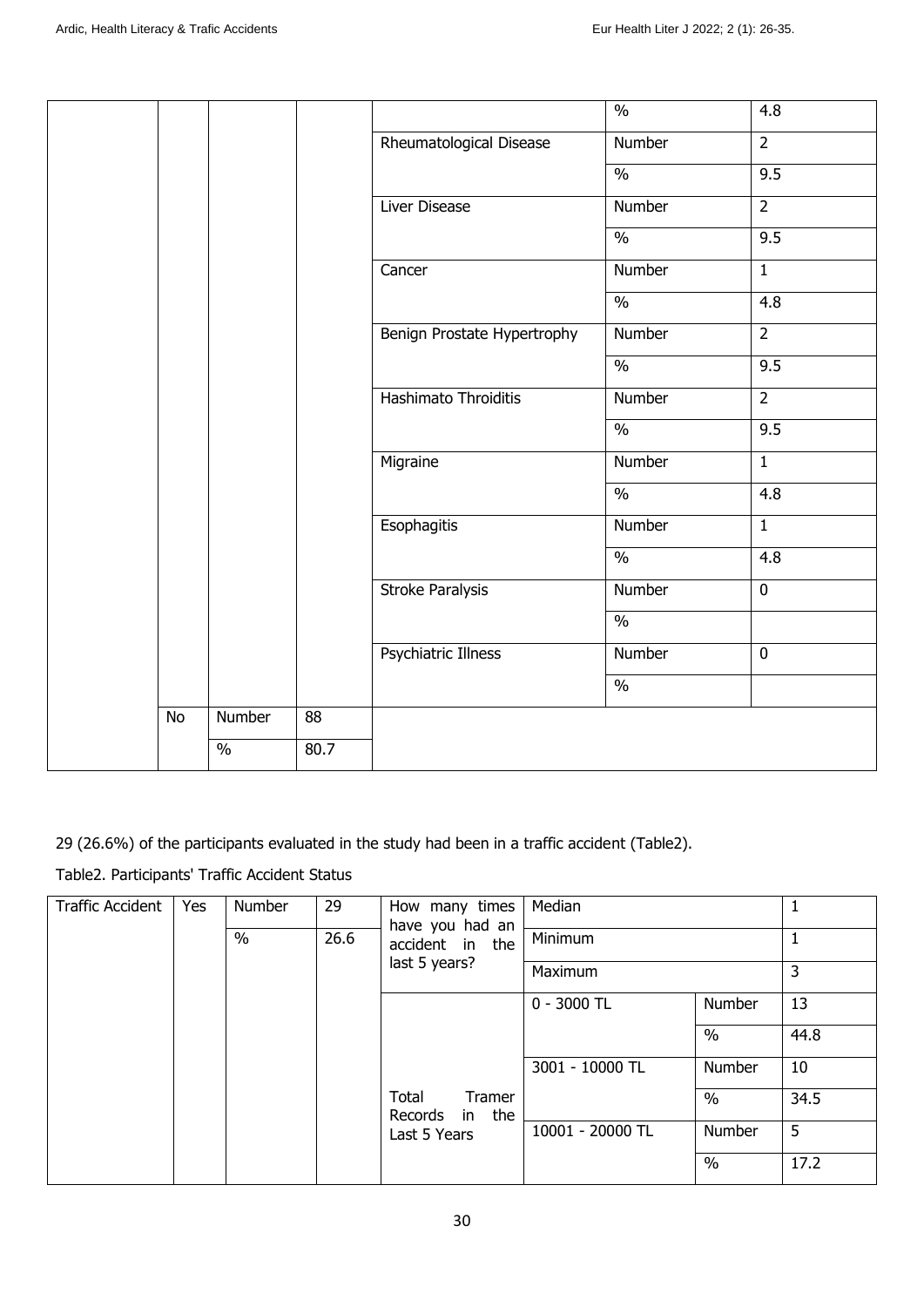|    |        |      | 20001 - 30000 TL | Number |     |
|----|--------|------|------------------|--------|-----|
|    |        |      |                  | $\%$   | 3.4 |
| No | Number | 80   |                  |        |     |
|    | $\%$   | 73.4 |                  |        |     |

Variables related to the NVS score and the correlation levels are shown in Table3. Statistically, age, marital status, economic status, alcohol use, total cost of accidents and chronic diseases showed significant variability in NVS scores. Women between the ages of

36-45, married and divorced, college graduates, artisans and clerks, those with better economic situation, alcohol use, smoking, non-smokers, people who have had a traffic accident, and those with chronic disease were evaluated. As the level of education increased, the NVS score also increased.

Table3. Evaluation of the Latest Vital Signs Scale (NVS) scores of the participants

|                       |                   |                 | <b>TOTAL</b>   | <b>NVS</b> |         |              |
|-----------------------|-------------------|-----------------|----------------|------------|---------|--------------|
|                       |                   | Number          | Median         | Minimum    | Maximum | $\mathsf{P}$ |
| Sex                   | Female            | 27              | 5.00           | 3.00       | 6.00    |              |
|                       | Male              | $\overline{82}$ | $\overline{4}$ | .00        | 6.00    | .004         |
| Age                   | $25 - 35$         | 26              | 4.00           | 1.00       | 6.00    |              |
|                       | $36 - 45$         | 45              | 5.00           | 2.00       | 6.00    |              |
|                       | $46 - 55$         | 19              | 4.00           | 1.00       | 6.00    |              |
|                       | $56 - 65$         | 19              | 3.00           | .00        | 6.00    | .105         |
|                       | <b>TOTAL</b>      | 109             | 4.00           | .00        | 6.00    |              |
| <b>Marital Status</b> | Married           | 96              | 4.5            | .00.       | 6.00    |              |
|                       | Single            | $\overline{5}$  | 3.00           | 3.00       | 6.00    | .542         |
|                       | Divorced          | $\overline{8}$  | 4.5            | 3.00       | 5.00    |              |
| Education             | Primary Education | 33              | 3.00           | .00        | 6.00    |              |
|                       | High School       | 30              | 4.00           | 2.00       | 6.00    |              |
|                       | University        | 46              | 5.00           | 3.00       | 6.00    | .000         |
| Occupation            | Housewife         | 5               | 5.00           | 3.00       | 6.00    |              |
|                       | Farmer            | 20              | 3.00           | .00.       | 6.00    |              |
|                       | Tradesmen         | $\overline{24}$ | 5.00           | 1.00       | 6.00    |              |
|                       | Officer           | 33              | 5.00           | 3.00       | 6.00    | .000         |
|                       | Employee          | 18              | 4.00           | 1.00       | 6.00    |              |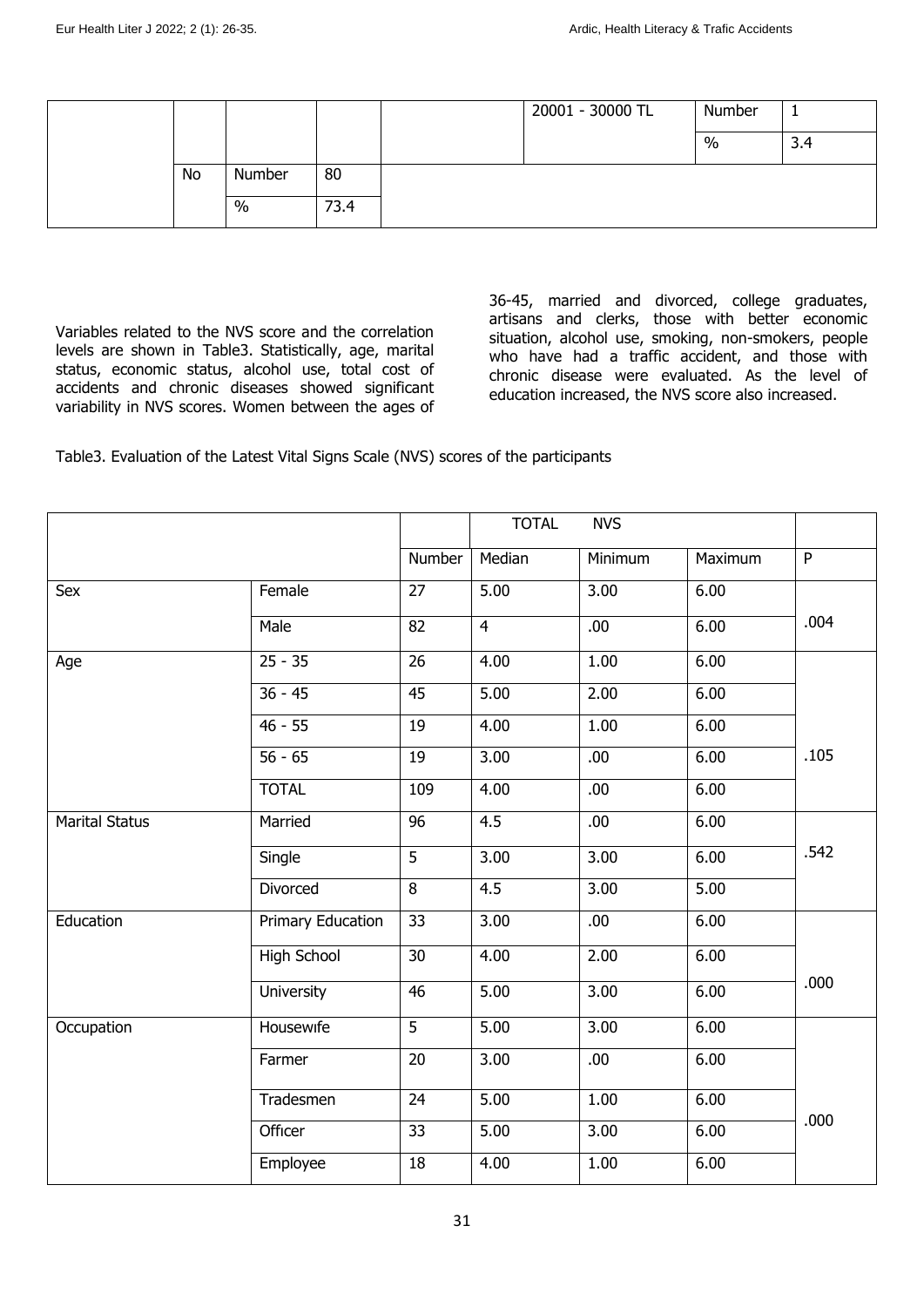|                            | Retired            | 9            | 3.00 | 2.00 | 5.00 |      |
|----------------------------|--------------------|--------------|------|------|------|------|
| Income                     | Poor               | $\mathbf{1}$ | 3.00 | 3.00 | 3.00 |      |
|                            | Medium             | 79           | 4.00 | 1.00 | 6.00 |      |
|                            | Good               | 29           | 5.00 | .00. | 6.00 | .588 |
| Smoking                    | Yes                | 42           | 4.00 | 1.00 | 6.00 |      |
|                            | <b>No</b>          | 67           | 5.00 | .00. | 6.00 | .004 |
| Alcohol                    | Yes                | 8            | 4.50 | 1.00 | 6.00 |      |
|                            | <b>No</b>          | 101          | 4.00 | .00. | 6.00 | .735 |
| <b>Traffic Accident</b>    | Yes                | 29           | 3.00 | .00. | 6.00 |      |
|                            | No                 | 80           | 5.00 | 1.00 | 6.00 | .005 |
| Total cost of the accident | $0 - 3000$ TL      | 13           | 3.00 | 2.00 | 6.00 |      |
| in the last 5 years        | 3001 - 10000 TL    | 10           | 3.00 | .00. | 6.00 | .495 |
|                            | $10001 - 20000$ TL | 5            | 3.00 | 1.00 | 6.00 |      |
|                            | $20001 - 30000TL$  | $\mathbf{1}$ | 6.00 | 6.00 | 6.00 |      |
| <b>Chronic Disease</b>     | Yes                | 21           | 3.00 | .00. | 6.00 |      |
|                            | No                 | 88           | 5.00 | 1.00 | 6.00 | .076 |

Those who had a traffic accident had a lower NVS score (Table 5 and Figure 1).

Table4. The relationship between Traffic Accidents and NVS score

|                         |     | <b>NVS TOTAL POINTS</b> |                |                |
|-------------------------|-----|-------------------------|----------------|----------------|
| <b>Traffic Accident</b> | N   | <b>Median</b>           | <b>Minimum</b> | <b>Maximum</b> |
| <b>No</b>               | 80  | 5.00                    | 1.00           | 6.00           |
| Yes                     | 29  | 3.00                    | .00            | 6.00           |
| Total                   | 109 | 4.00                    | .00            | 6.00           |



Figure1. The relationship between Traffic Accidents and NVS score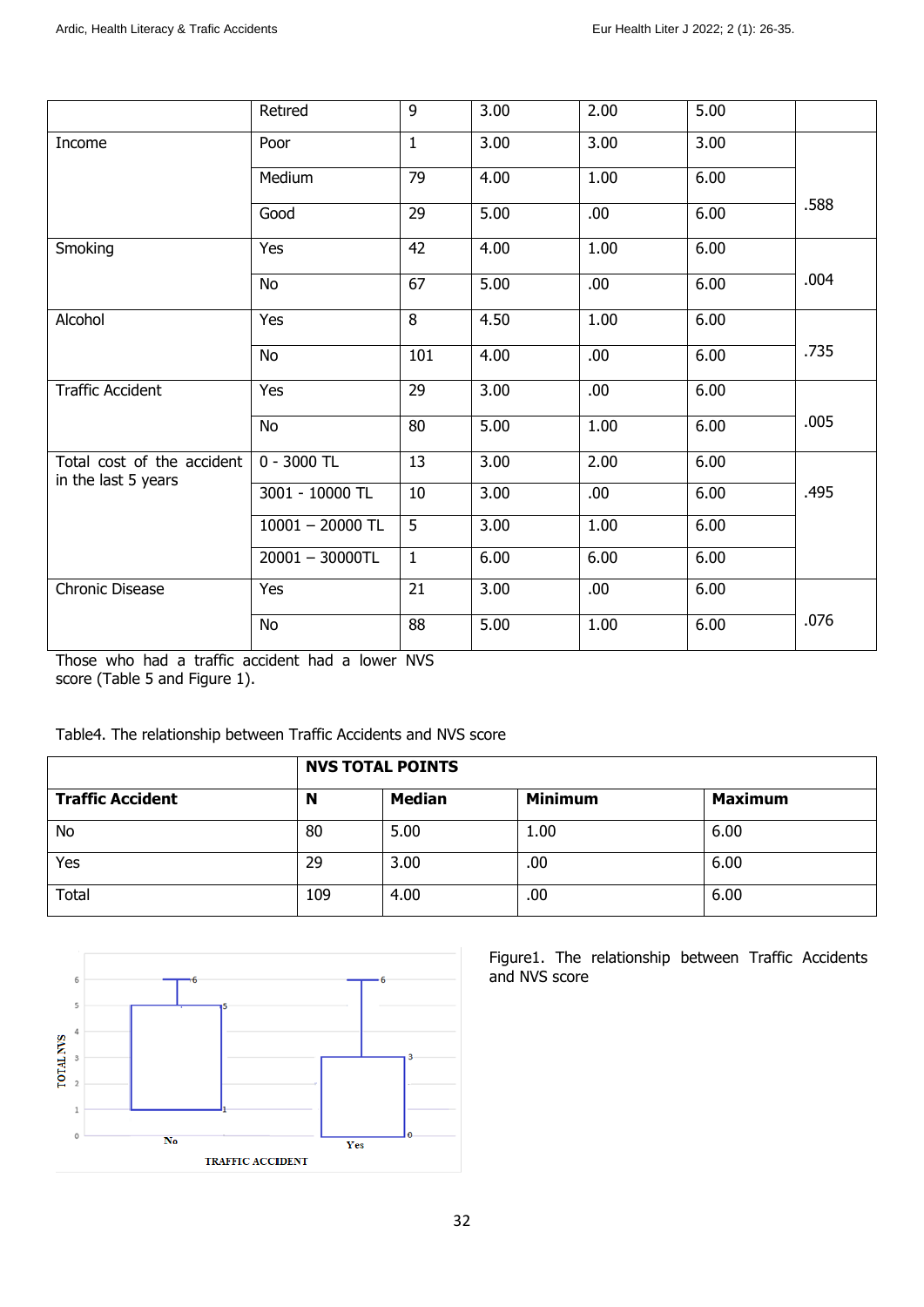The relationship between NVS score, educational status and traffic accidents is shown in Table 5. The NVS score of those who were in a traffic accident is

low at all levels of education compared to those who were not in a traffic accident. As the level of education increases, NVS scores also increase (Figure2).

Table5. Relationship of NVS Score, Educational Status and Traffic Accidents

|                           |                         | <b>NVS Total Points</b> |        |                |                |
|---------------------------|-------------------------|-------------------------|--------|----------------|----------------|
| <b>Educational Status</b> | <b>Traffic Accident</b> | N                       | Median | <b>Minimum</b> | <b>Maximum</b> |
| Primary/Secondary School  | N <sub>o</sub>          | 23                      | 3.00   | 1.00           | 6.00           |
|                           | Yes                     | 10                      | 2.00   | .00.           | 3.00           |
|                           | Total                   | 33                      | 3.00   | .00            | 6.00           |
| <b>High School</b>        | No                      | 21                      | 5.00   | 2.00           | 6.00           |
|                           | Yes                     | 9                       | 4.00   | 2.00           | 6.00           |
|                           | Total                   | 30                      | 4.00   | 2.00           | 6.00           |
| University                | N <sub>o</sub>          | 36                      | 5.50   | 3.00           | 6.00           |
|                           | Yes                     | 10                      | 4.50   | 3.00           | 6.00           |
|                           | Total                   | 46                      | 5.00   | 3.00           | 6.00           |
| Total                     | N <sub>o</sub>          | 80                      | 5.00   | 1.00           | 6.00           |
|                           | Yes                     | 29                      | 3.00   | .00.           | 6.00           |
|                           | Total                   | 109                     | 4.00   | .00            | 6.00           |



Figure2. The Relationship of NVS Score, Educational Status and Traffic Accidents

#### **DISCUSSION**

According to the results of our study, the NVS score was lower for those who had been in a traffic accident. The NVS score of those who had a traffic accident was lower at all levels of education compared to those who had not had a traffic accident. As the level of education increased, NVS scores increased.

According to the fault rates for accidents in our country, 97% were people at fault (7). In European countries, this figure is about 50%. The development of behavior, knowledge and skills of a person who is fundamentally at fault in accidents comes to the fore in preventing accidents (8). Information processing

and motor skills, as well as driver behavior, affect the result in adverse situations encountered in traffic (9).

Failure to comply with the conditions required by road, air and traffic speed (38%), failure to comply with the priority of crossing at intersections and crossings (15%), failure to comply with lane monitoring and change rules (9.5%), rear-end collision (8.7%) and failure to comply with the rules of turning (7.9%) are important driver faults that cause traffic accidents (12).

In other studies, it has been determined that the driving skill score is high and the safe driving skill score is low for those with high traffic accidents and traffic fines (9, 13). "The capacity to self-regulate driving behaviors based on awareness of physical, cognitive and sensory limitations is a more important factor in determining potentially safe driving behavior than actual driving ability" (14). Studies have shown that appropriate information about people's health literacy and medical conditions can have a positive effect on their self-care and behavior in traffic, understand factors affecting driving safety, and contribute to appropriate behavior change (15, 16). In a study conducted with those who drive over the age of 65, it was noted that health literacy has the potential to be an important factor in regulating driver behavior. It has been observed that creating awareness about the impact of psychomotor, visual and cognitive skills on driving safety has positive effects (14).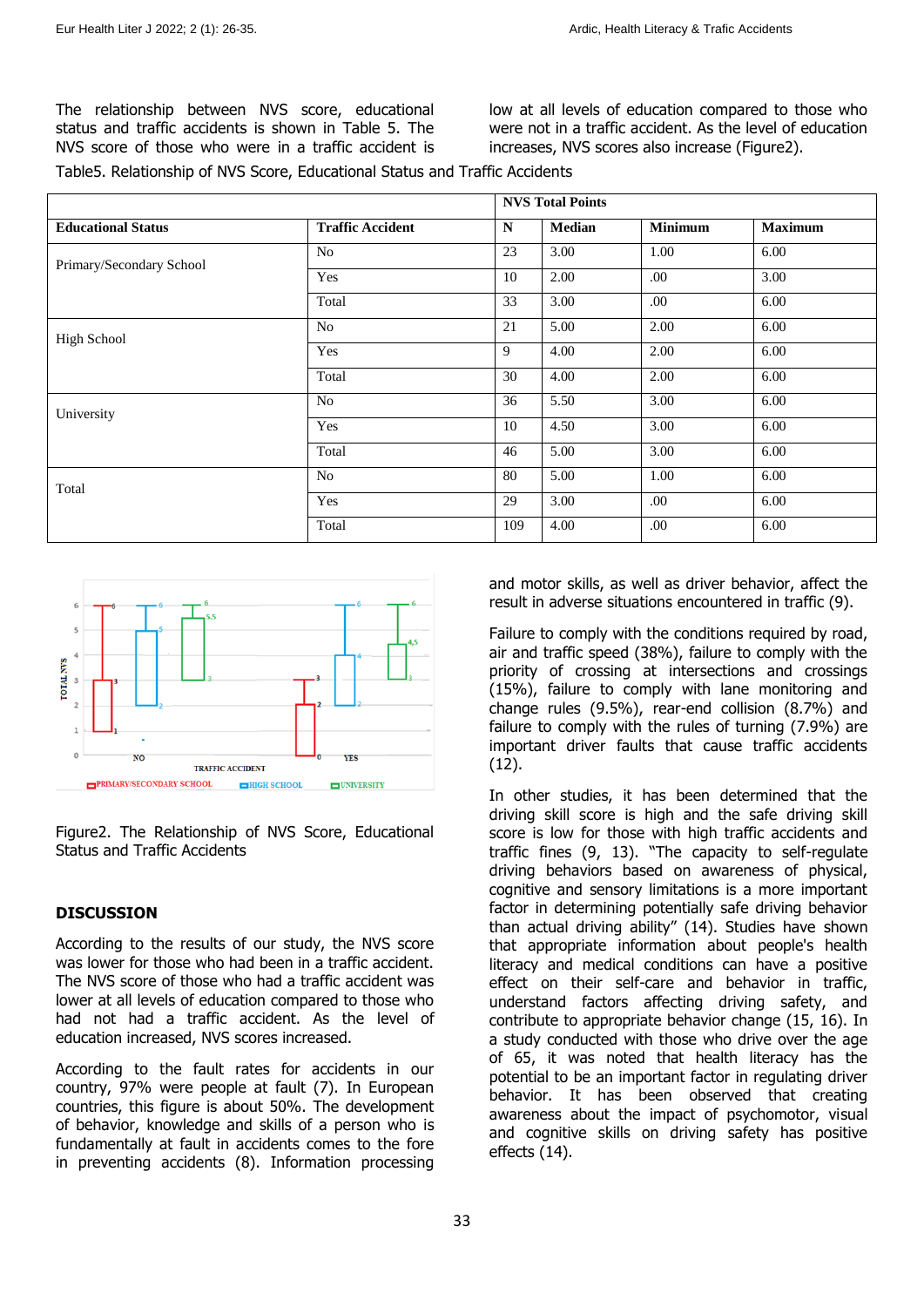As in our study, in many studies it has been seen that there is a linear relationship between health literacy and education levels (1, 17). Health literacy includes "an observable set of skills that can be developed and improved through effective communication and education" (18). It is known that people with limited health literacy benefit less from preventive health services, and that they are deficient in following medical instructions and managing chronic diseases (19). This situation can also cause decision-making and application deficiencies for safe driving in traffic. According to Tanrıöver et al., about 24% of the community has inadequate health literacy, and about 40% have a limited level of health literacy (20). An improvement in the health literacy of the community can potentially lead to a great benefit in terms of road safety.

From our results, at least one of the drivers is at fault in accidents that occur when two vehicles hit each other. It was observed that being involved in an accident in any way was associated with health literacy. The health literacy scale is a scale in which we evaluate the ability of people with NVS to understand and pay attention to what they are reading. If we consider drivers who have a good attention span, a high NVS score and drive more cautiously, the education of individuals with low health literacy in the field of traffic accident prevention may be recommended.

#### **Disclosure of conflict of interest**

None of the author has any conflict of interest to disclose

## **References**

- 1. Ozaydin F, Demirci H, Karayurek Y. Relatıonship Between Occupational Accidents of Industrial Workers and Health Literacy and Workplace Safety Climate. Eur Health Liter J. 2021; 1: 47-57.
- 2. Sørensen K, Van den Broucke S, Fullam J, Doyle G, Pelikan J, Slonska Z et all. Health literacy and public health: A systematic review and integration of definitions and models. BMC Public Health. 2012; 12: 80.
- 3. Gözlü K. A Social Determinant Of Health: Health Literacy. Med J SDU. 2020; 27(1): 137- 44.
- 4. Andrus MR, Roth MT. Health literacy: a review. Pharmacotherapy: The Journal of Human Pharmacology and Drug Therapy. 2002; 22: 282-302.
- 5. Nutbeam D. Health Literacy as a public health goal: A challenge for contemporary health education and communication strategies into the 21st century. Health Promot Int. 2000;15:259-67.
- 6. Road traffic injuries WHO | World Health Organization. https://www.who.int/newsroom/fact-sheets/detail/road-traffic-injuries. Access Date: 30.04.2022
- 7. 2020 yılı karayolları genel müdürlüğü sorumluluğundaki yol ağında meydana gelen trafik kazalarına ait özet bilgiler. Kara Yolları Müdürlüğü. https://www.kgm.gov.tr/SiteCollectionDocume nts/KGMdocuments/Trafik/TrafikKazalariOzeti2 020.pdf. Access Date: 30.04.2022
- 8. Gökdağ M, Atalay A. Trafik Eğitiminin Trafik Kazaları Üzerindeki Etkisi. Erzincan Univ J Sci Tech. 2015; 8: 272-83.
- 9. Kuyumcu Z, Aslan H, Yose M, Ahadi S. Türkiye'de Trafik Kazaları ve Sürücülerin Kazalardaki Payı. Academic Perspect Procedia. 2020; 3: 694-702.
- 10. Weiss BD, Palmer R. Relationship between health care costs and very low literacy skills in a medically needy and indigent Medicaid population. J Am Board Fam Pract. 2004;17:44-7.
- 11. Çiftçi F, Demirci H, Çiftçi HN, Ocakoğlu G. Validation of Turkish Version of Newest Vital Sign Scale to Assess Health Literacy. Bezmialem Sci. 2021; 9: 219-25